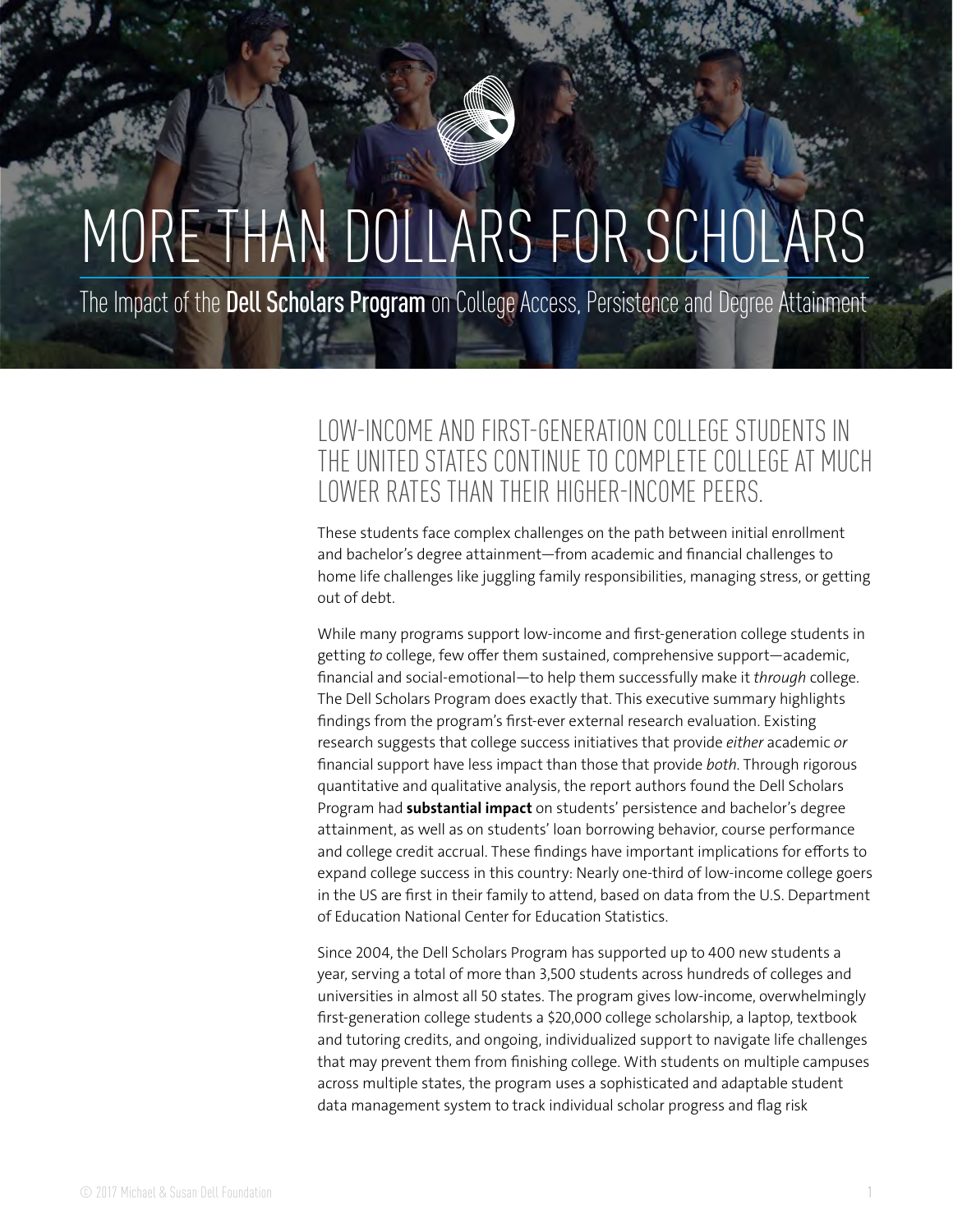indicators. Yet, the evaluation found that the program staff retain "high touch" support for students who need it.

This external evaluation helps fill a gap in the still-nascent body of thorough research on the cause and effect impact of comprehensive college success interventions. The evaluation analyzes the Dell Scholars Program from 2009-2012, both to ensure maximum data quality and to enable the tracking of student cohorts through at least four years of college. To best isolate the effects of the Dell Scholars Program on persistence and degree attainment, the analysis compares students selected as Dell Scholars with students selected as finalists, as the two groups' demographic and academic achievement profiles are similar, especially just at the cutoff for being selected into the program. The analysis also compares scholars with socioeconomically, demographically and academically similar students attending the same college type (e.g., public versus private, highly selective versus less selective) drawn from a nationally representative sample of nearly 16,700 firsttime beginning U.S. college students. (The National Center for Education Statistics Beginning Postsecondary Students Survey 2004/2009, known as BPS.)

Dell Scholars are compared with program finalists and the matched BPS sample on college persistence and degree attainment outcomes; due to data availability, they are compared with just the matched BPS sample on other key indicators of students' college experience.

The evaluation finds that compared to students like them who *do not* have the support of the Dell Scholars Program:

#### **Dell Scholars are significantly more likely to finish college and get a degree—and do so more quickly.**

- Dell Scholars overall are 23 percent more likely to earn a bachelor's degree within four years; Dell Scholars attending a less selective institution are 53 percent more likely to earn their degree within four years.
- Dell Scholars overall are 20 percent more likely to earn a bachelor's degree within six years; Dell Scholars attending a less selective institution are 32 percent more likely to earn their degree within six years.

#### **Dell Scholars are more academically successful.**

• They earn higher college GPAs, are less likely to fall into academic probation, have far lower rates of course failure, and are less likely to work a high number of hours compared to their matched counterparts.

#### **Dell Scholars are likely better off financially after college: They are less likely to take on loans in the first year of college.**

- Dell Scholars are 63 percent less likely to take on private loans.
- Dell Scholars are 60 percent less likely to take on the more financially burdensome Parent PLUS loans. (These carry higher interest rates than other federal loans, require immediate repayment, and are more utilized by underrepresented students at colleges with limited institutional aid.)
- Dell Scholars are 52 percent less likely to take on other federal loans.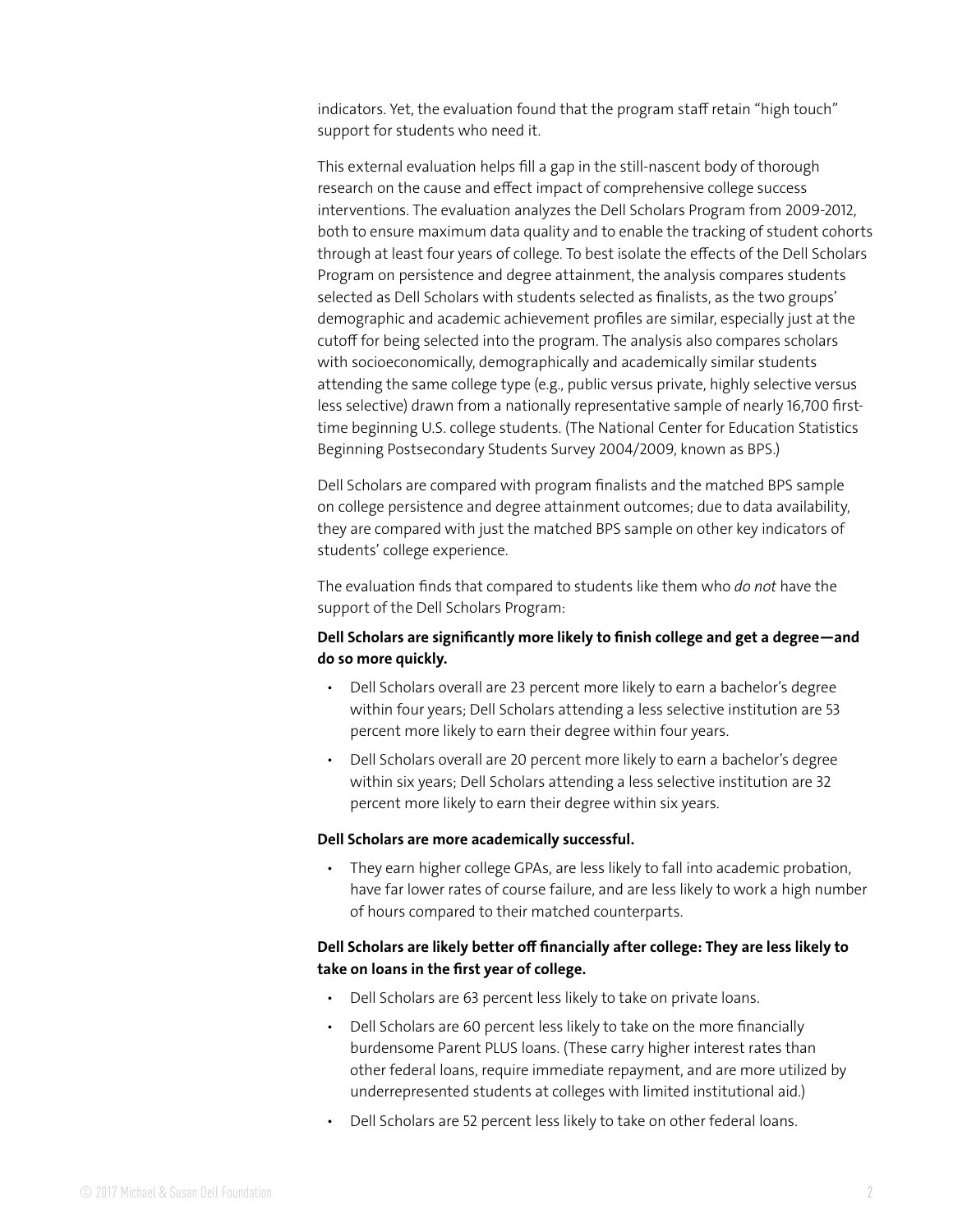Researchers identified **four key program components** that contribute to Dell Scholars Program success, as illustrated in the statistics above. Given the program's comprehensive and flexible design, researchers could not pinpoint which program elements drove which impacts and outcomes.

- 1. A proactive, data-informed support system (known as the admin tool, now available as [GradSnapp](https://www.gradsnapp.com)) that is highly responsive to indicators that students are at risk for not persisting;
- 2. A flexible, student-centered program with student-focused policies and practices that help staff meet students where they are so they can best meet students' diverse needs;
- 3. A program staff whose life and college experiences mirror those of the students they serve and who work in a highly collaborative environment via collective case management;
- 4. A continuous quality improvement strategy that permeates all aspects of the program.

The study found the Dell Scholars Program had a bigger impact on persistence and degree attainment for scholars in *less* selective schools and a bigger impact on college-financing outcomes for students in *more* selective institutions, where attendance costs are often higher. This is important because it is predominantly less selective institutions that have seen increased enrollment of low-income and firstgeneration college students. Policy and program efforts aiming to close the college completion gap need to be particularly attuned to interventions that effectively support low-income and first-generation college students where they tend to enroll. About half of Dell finalists and scholars studied attended less selective institutions (as defined by Barron's Profile of American Colleges selectivity ratings). The report authors suggest that the Dell Scholars Program effectively provides scholars with access to critical support services that are no longer, or were never offered, on those less selective campuses, where resources can be especially scarce.

While this research report is not a "how to" guide, it may be useful for others interested in comprehensively supporting low-income and first-generation students so they can successfully complete college. As evidenced in this report, such support can promote more equitable postsecondary outcomes for some of the nation's most vulnerable students. The authors point to the recent release of GradSnapp, a cloud-based, low-cost data tracking and advising tool modeled on the Dell Scholars Program administrative tool, as an opportunity to support replication of similar program models across the country without having to reinvent the wheel.

Cost is a consideration for launching, or sustaining, any successful program. Notably, although the Dell Scholars Program wrap-around services have grown since the program's inception in 2004, the amount of the annual scholarship (at \$20,000) has not. The program costs \$25,000 per student served, with approximately 90 percent of dollars going directly to the students and 10 percent supporting the program's operations and support services (beyond the scholarship award). Conducting a back-of-the-envelope analysis to assess whether the substantial increases in college completion are sufficient to merit the Dell Scholars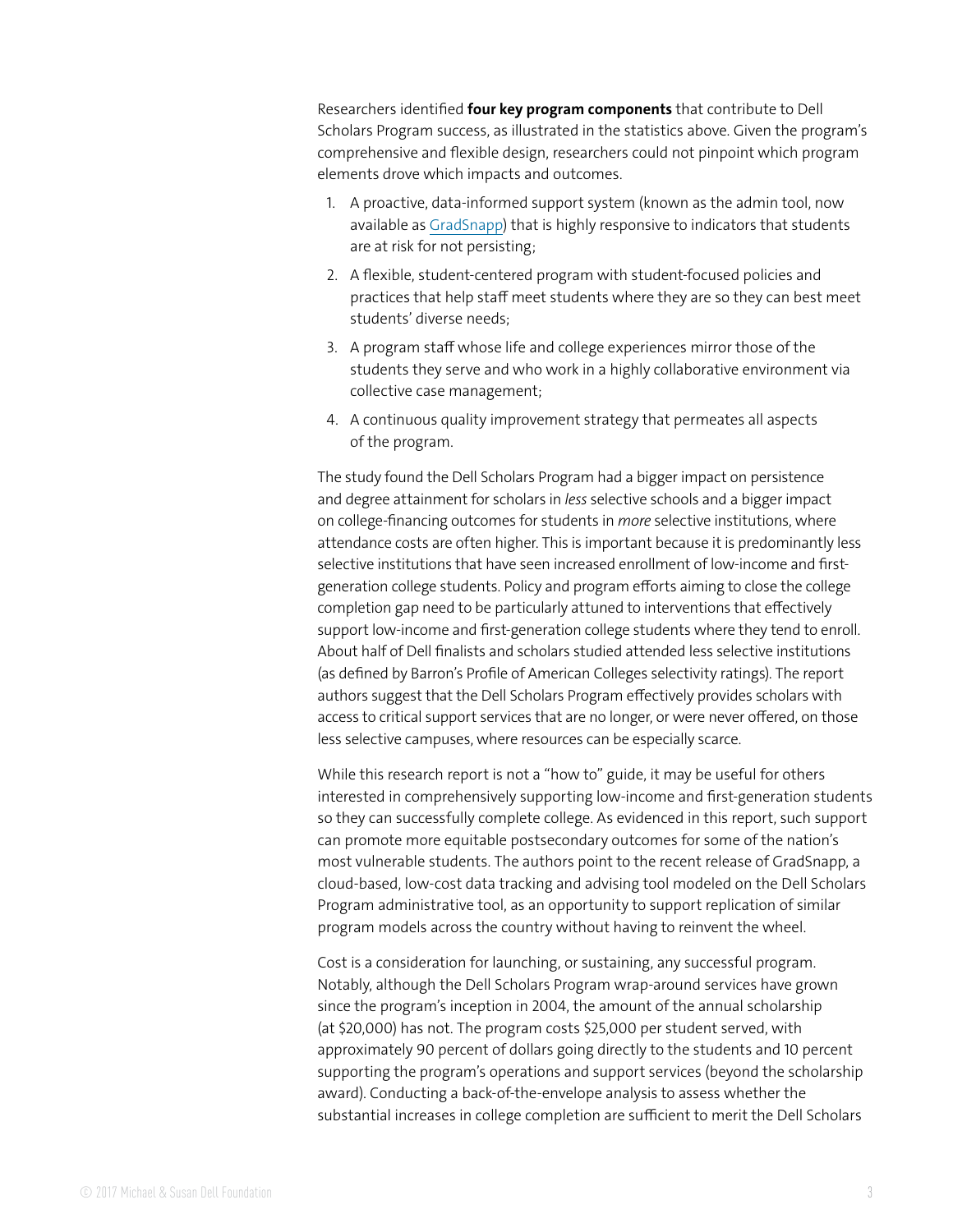Program investment, the report researchers suggest that the program investment has a positive rate of return. This considers solely the benefits in earnings that scholars are likely to enjoy as college graduates, not the many other types of benefits, public and private, that a college education can bestow.

Through analyses of program notes on scholars as well as through individual stories that unfold through in-depth, at times deeply personal interviews with more than half a dozen scholars, the report paints a clear picture of the extraordinary adversity the typical scholar overcomes both prior to and after enrollment in college. As the research report reveals, the Dell Scholars Program's role in a scholar's persistence is defined by the scholar's individual needs. The Dell Scholars Program's impact is clear: for all scholars, and particularly for those in less-selective institutions that may have sparse or low-quality support services, the program's integrated financial, academic and social resources can be a lifeline that proves critical for college success.